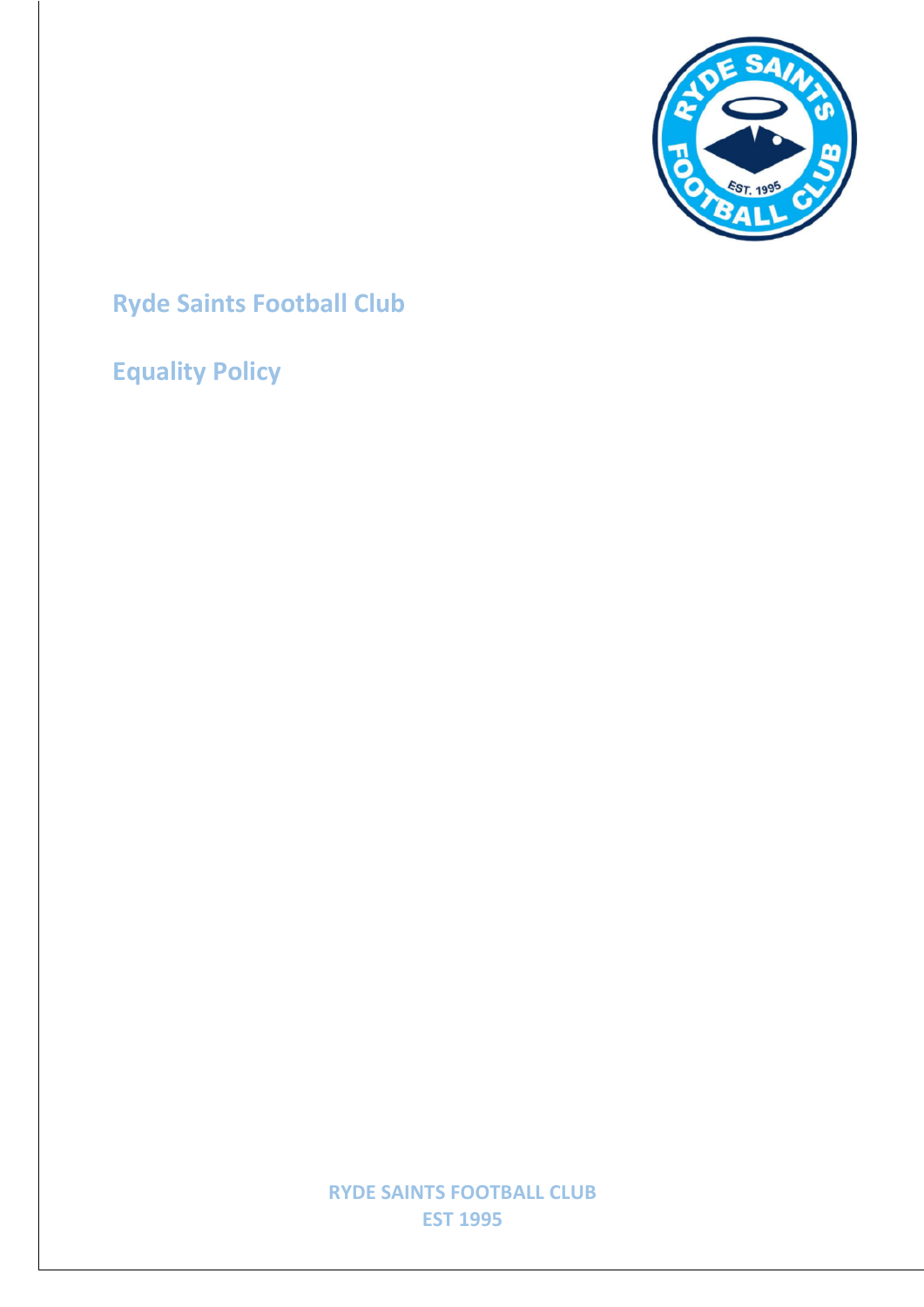

## **Commitments by Ryde Saints**

As the governing body of the game, The Football Association is responsible for setting standards and values to apply throughout the game at every level. Ryde Saints are wholly committed to supporting the same standards and values.

Football belongs to, and should be enjoyed by, everyone equally. The FA and Ryde Saints shared commitment is to eliminate discrimination whether by reason of gender, sexual orientation, race, nationality, ethnic origin, colour, religion or ability and to encourage equal opportunities.

In practice, equality of opportunity at Ryde Saints Football Club means that in all our activities we will not discriminate or in any way treat anyone less favourably, on grounds of sex, sexual orientation, race, nationality, ethnic origin, colour, religion or disability.

This includes:

- The advertisement for volunteers.
- The selection of candidates for volunteers.
- Courses.
- External coaching and education activities and awards.
- Football development activities.
- Selection for teams.
- Appointments to honorary positions.

Ryde Saints Football Club will not tolerate sexual or racially based harassment or other discriminatory behaviour, whether physical or verbal and will work to ensure that such behaviour is met with appropriate action in whatever context it occurs. Ryde Saints has a specific complaints and bullying procedures and policies, and if appropriate any concerns of discrimination can be considered alongside these compatible frameworks.

> **RYDE SAINTS FOOTBALL CLUB EST 1995**